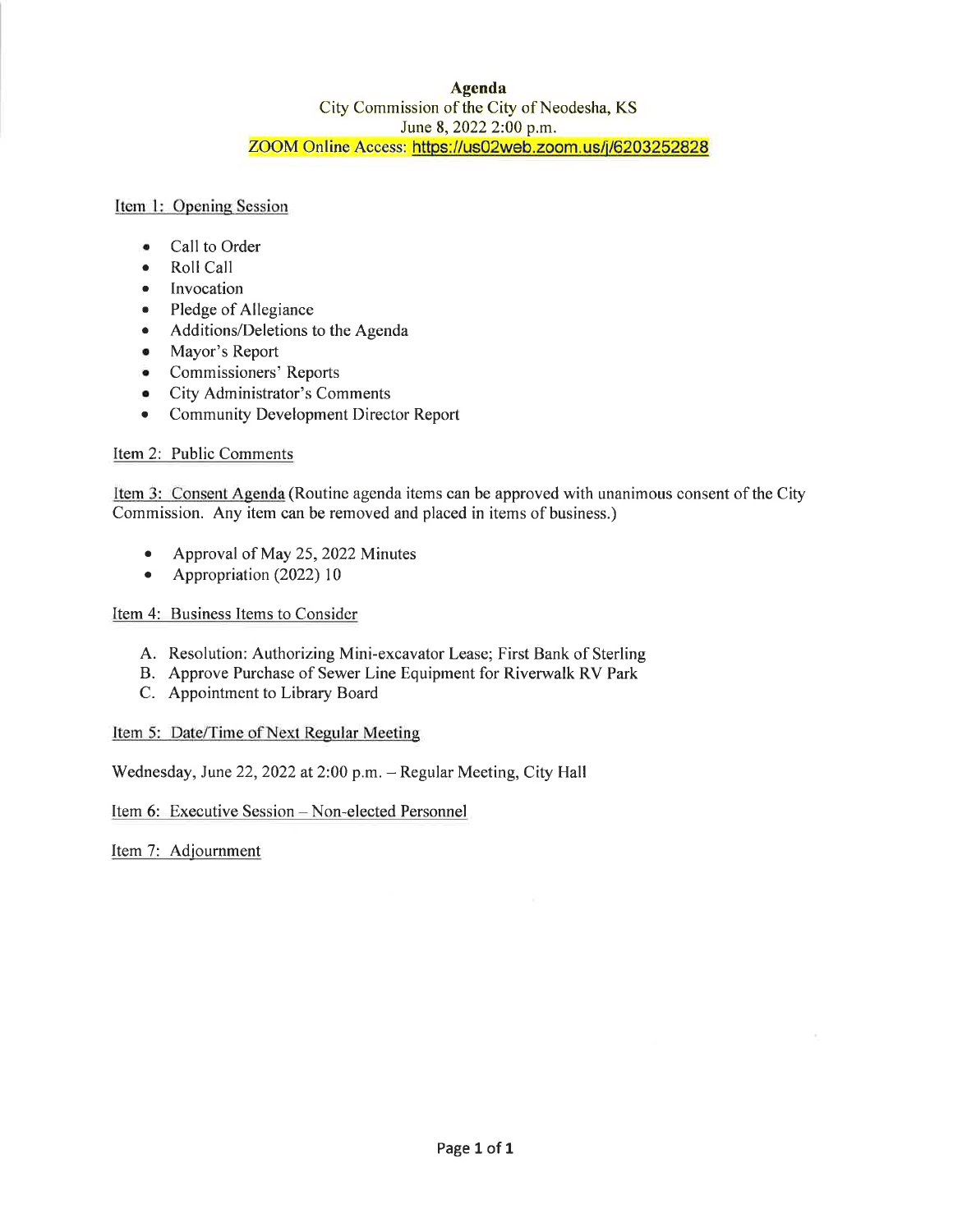## **AGENDA COMMENTS CITY COMMISSION MEETING June 8, 2022**

## **Additions to the Agenda**

## RECOMMENDED MOTION: I move to approve the agenda as presented.

#### **Consent Agenda**

## RECOMMENDED MOTION: I move to approve the consent agenda as presented.

#### **Business Items to Consider**

## 4.A: Resolution: Authorizing Mini-excavator Lease; First Bank of Sterling

On April 13, 2022, the Commission authorized a five-year lease of the mini-excavator from White Star Machinery. This agenda item is to approve the actual lease documents with the First Bank of Sterling.

RECOMMENDED MOTION: *I move to approve Resolution 22-10*, authorizing the miniexcavator lease with the First Bank of Sterling, and authorize the Mayor to sign.

## **4.B: Approve Purchase of Sewer Line Equipment for Riverwalk RV Park**

Public Works Director Johnson has obtained two quotes for new sewer line equipment for the Riverwalk Park RV campsite. The quote from Locke Supply was for \$11,837.17. The quote from Core & Main is  $$10,652.80$ . This is a project to convert the open area, between the pond and river, into an RV Park. This lowest quote exceeds Staff's purchasing authority, so the Commission is asked to approve the purchase.

## RECOMMENDED MOTION: I move to approve the purchase of sewer line equipment from Core & Main, at a cost not to exceed \$10,700.

## 4.C: Appointment to Library Board

The Library Board has a vacancy due to the requirements of a two-term limitation. Carolyn Smalley's  $2<sup>nd</sup>$  term expired May 31, 2022. Mr. Lewis Scott has volunteered to serve on the Library Board.

## RECOMMENDED MOTION: I move to appoint Lewis Scott to the W.A. Rankin Library Board for a four-year term, with a term ending date of May 31, 2026.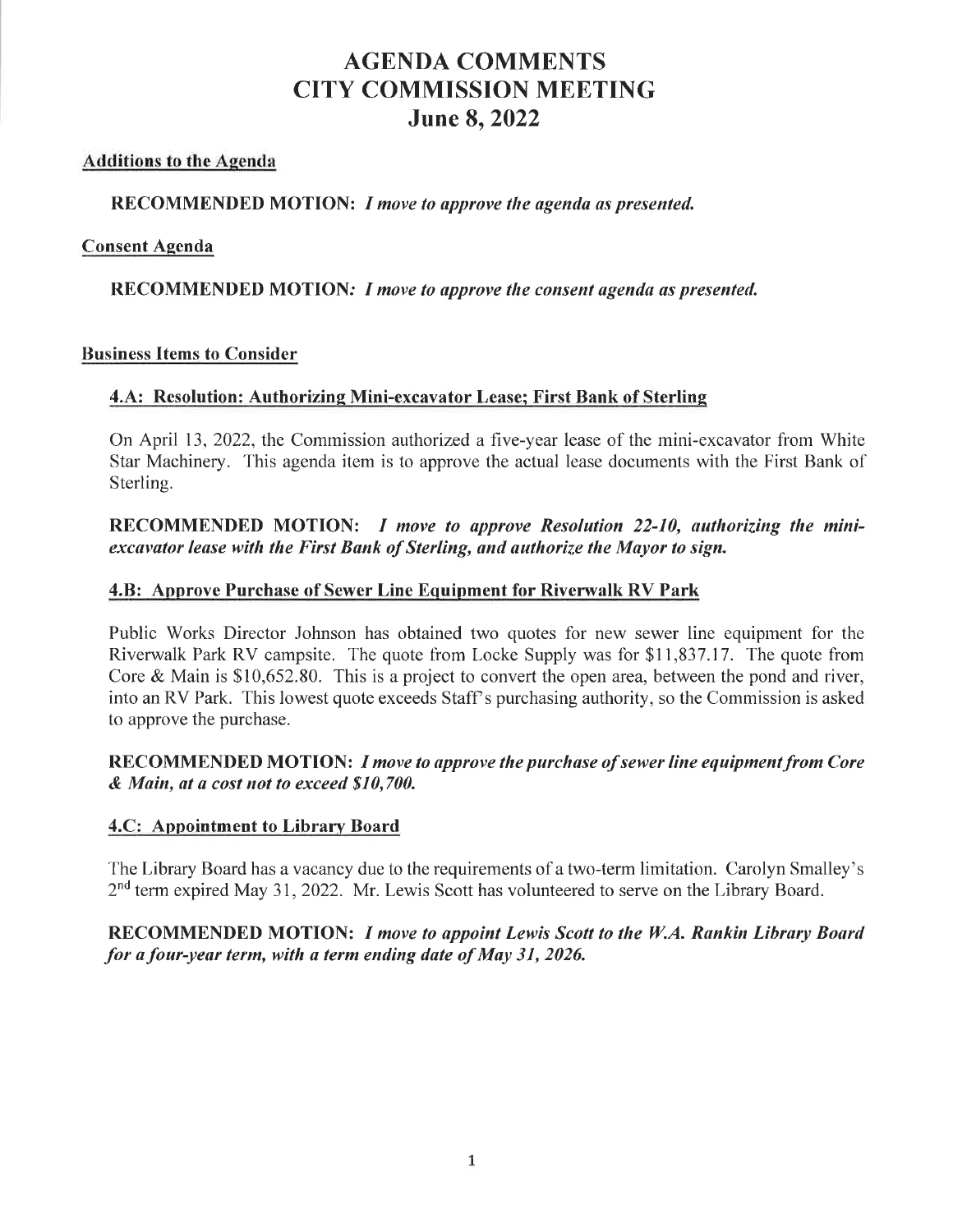The Board of Commissioners met in regular session at 2:00 p.m. in the Commission Room at City Hall conducting the meeting by live streaming with Zoom on Wednesday, May 25, 2022 with Mayor Johnson presiding and Commissioners Moffatt and Nichol present.

Commissioner Moffatt moved to approve the agenda with the deletion of Agenda Item 4A: Ordinance Repealing Ordinance 1654; KSFiberNet Franchise Agreement; and the addition of Agenda Item 4F: Land Bank: Consider Sale of Property to SICUT North American Inc. Seconded by Commissioner Nichol. Motion carried.

Commission and Administrator Reports were heard.

Community Development Director reports were heard.

Public Comments were invited and heard.

Commissioner Nichol moved to approve the consent agenda as presented consisting of minutes from the May 11, 2022 Commission Meeting; minutes from the May 17, 2022 Special Call Meeting; and Appropriation (2022) 09. Seconded by Commissioner Moffatt. Motion carried.

Administrator Truelove addressed the Commission regarding a resolution in support of the Blue Cross/Blue Shield of Kansas grant application. This Resolution is being presented at the request of the Active Transportation Advisory Board. Discussion held.

**RESOLUTION NO. 22-09** 

#### A RESOLUTION PLEDGING COMMITMENT TO A LAND BANK POLICY FOR THE CITY OF NEODESHA, KANSAS REGARDING THE USE OF PATHWAYS TO A HEALTHY KANSAS, A BLUE CROSS AND BLUE SHIELD OF KANSAS **GRANT DOLLARS.**

WHEREAS, the City of Neodesha is responding to a funding opportunity through Pathways to a Healthy Kansas (Pathways), a Blue Cross and Blue Shield of Kansas (BCBSKS) initiative in partnership with the Stay Strong Live Long Health Coalition; and

WHEREAS, the City of Neodesha hereby affirms our commitment to taking on new opportunities that provide greater access to healthy living options for our community members benefiting from our work. We are aware our involvement helps to establish strong community norms for healthier living and are willing to learn more about making healthy environment and healthy policy changes to help community members live longer and better-quality lives; and

WHEREAS, the City of Neodesha acknowledges that we play an integral role in creating a walkable and bikeable community that has easy access to healthy food option that are affordable with public spaces that are free of commercial tobacco. Our position provides us with a significant opportunity to assist members of our community in leading healthier lives. We are committed to taking steps toward providing the healthiest possible environment in our community; and

WHEREAS, the City of Neodesha has identified the following described real estate in the County of Wilson and the State of Kansas, to-wit: BEGINNING 825 FEET WEST OF THE NE CORNER OF THE SE1/4 OF THE SE1/4 OF SECTION 19, TOWNSHIP 30, RANGE 16 EAST, THENCE WEST 486', THENCE SOUUTH 540', THEN EAST 486', THENCE NORTH 540' TO POINT OF BEGINNING, will further our goal of providing a healthy community by cultivating a desired green space for added physical activity opportunities, such as walkability and bike-ability, leisurely recreation, in a tobacco-free outdoor environment.

WHEREAS, the City of Neodesha has assessed how individual parcels of land contribute to or impact inequities in the community and has found no racially restrictive covenants associated with the aforementioned real estate, known as Riverwalk Park. The public space is open to all residents and visitors, including youth who often frequent the park for nature events and scholastic research. Riverwalk Park also plays host to numerous public events each year including music concerts, festivals, firework displays, and outdoor recreational activities such as fishing and athletics. Located along the hub of Neodesha's Main Street and Highway 75, the park is highly visible and accessible to those traveling East and West. Uniquely nestled alongside the major highway, the park is also observable to patrons traveling to and from the County hospital. Several eateries as well as the City's water plant and multiple industries surround the perimeter of the City's newest park. Through added park improvements such as a walking trail, the green space will provide more physical activity opportunities for youth, residents, and visitors, in a safe, tobacco-free environment.

**WHEREAS**, the project will be funded, in part, by a *Pathways* grant, which requires an emphasis and targeted benefit for "populations" of focus" outlined by the BCBSKS;

WHEREAS, in 2018, a group of 175 Neodesha residents identified that a priority for the community was to cultivate Riverwalk Park through recreational development, infrastructure improvements and/or beautification enhancements. This group included diversity of residents based on age groups. (2018 Sales Tax Focus Group); and

WHEREAS, the populations of focus for the project include 36 out of the 38 responding residents who are low income and report limited access to transportation services indicating desired usage of a walking trail in Neodesha, KS (2021 Stay Strong Live Long Transportation Survey); and

WHEREAS, the Land Bank project will provide youth, community members, and visitors with a safe place to perform recreational exercise such as walking, running, biking, fishing, and also increase accessibility to a safe, tobacco-free gathering place for leisurely activities; and

**WHEREAS**, The City of Neodesha has reviewed the property history for any racially restrictive covenants associated with a property and after obtaining a copy of the Corporation Quit Claim Deed, we find that the property does not contain any racially restrictive (continued on next page) covenants; and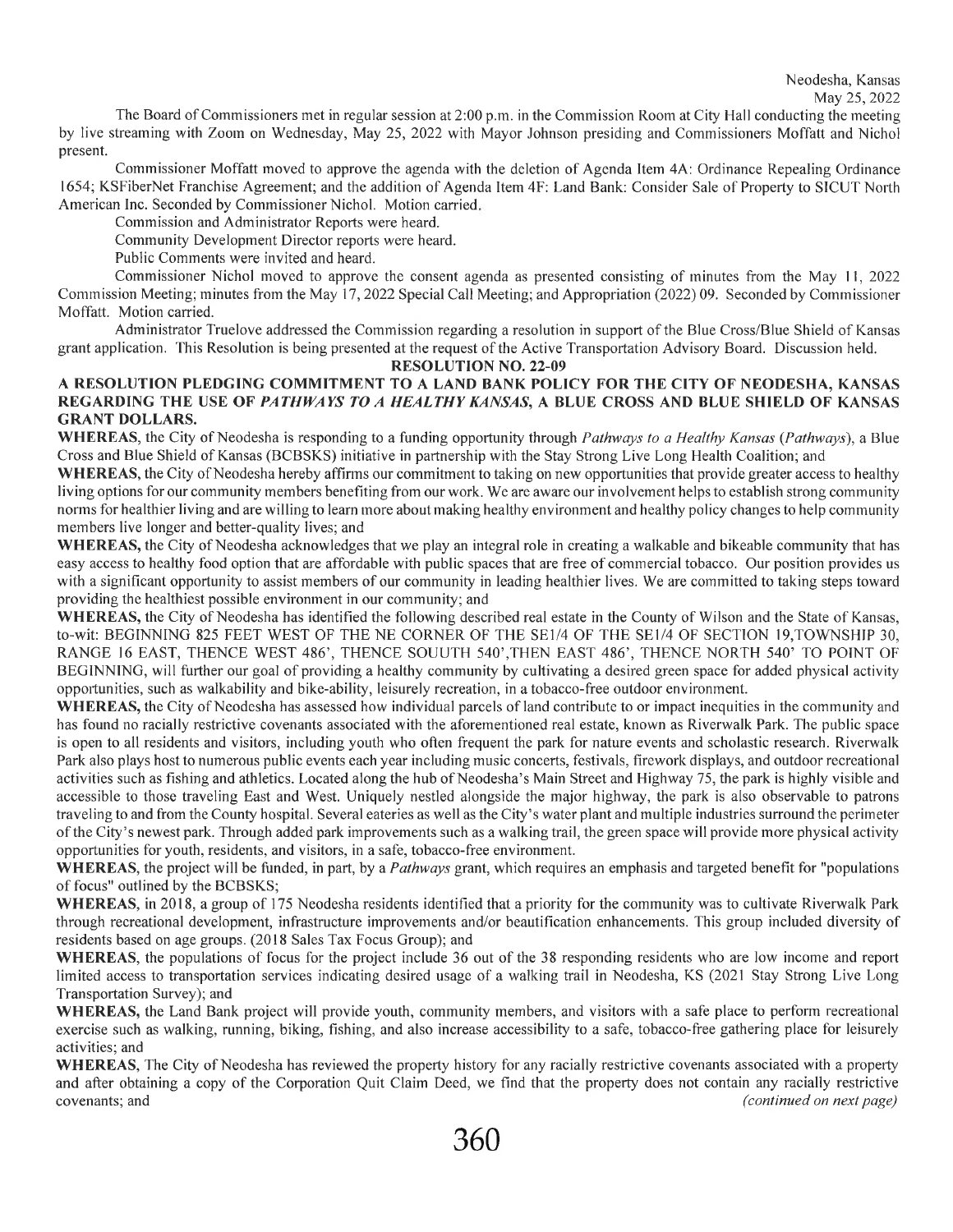WHEREAS, the City of Neodesha maintains commitment to *Pathways* priorities to the use of the land for at least 10 years; and WHEREAS, the City of Neodesha agrees that the *Pathways* dollars tied to land investments are only for spaces that are commercial tobacco free, including vaping; and

WHEREAS, the City of Neodesha has explored the inclusion of an Indigenous Land Acknowledgement Statement on projects using Pathways dollars and has determined to explore the inclusion of such statement during appropriate events and/or meetings in addition to signage support under the supervision of the Active Transportation Advisory Board President and Chairperson of the Neodesha Area Chamber of Commerce; the partners will work with local historian to honor 150 years of Neodesha history stemming from the Osage Indian Tribe in the early 1800s. On March 2<sup>nd</sup>, 1867, white settlers established a trading post with the original plat following shortly thereafter; coming from the Osage word, Neodesha means "where waters meet" and is forever nestled between the Verdigris and Fall Rivers; the green space now known as Riverwalk Park lies between these two bodies of water; the Riverwalk Park will pay heritage to the Osage Tribe by hosting a rich environment full of wellness and recreational opportunities and historical education about Neodesha's founding; and

WHEREAS, the estimated cost of said project is \$2,000,000 to fully recognize the overall community vision of Riverwalk Park. The recreational space includes, but is not limited to: picnic tables, benches, and eatery resources, sun shades, an ADA fishing dock, fountain, playground equipment, hydration stations, public restrooms, Wi-Fi accessibility, community gathering infrastructure, audio and visual enhancements for existing amphitheater, foundation preparation and landscaping, as well as the development of a trail surrounding the pond. Pathways dollars will be used to purchase and lay concrete measuring 4-feet in width and a quarter-mile in length.

NOW, THEREFORE, BE IT RESOLVED BY THE GOVERNING BODY OF THE CITY OF NEODESHA, KANSAS, THAT:

Section 1. The governing body of the City of Neodesha, Kansas hereby establishes a Land Bank Policy in relation to Pathways funds and commits to:

- 1) Apply for *Pathways* implementation funds, not to exceed \$50,000.00 to fund the project listed above.
- 2) Use Pathways dollars on the approved Land Bank project as outlined above.
- 3) Other funding needs will be met through the civic donations, in-kind support, grant opportunities and fundraising campaigns led by the Active Transportation Advisory Board. The Chronic Disease Risk Reduction grant funded the Riverwalk Park vision board which includes installation of a fishing dock, including stocking of fish, and a water fountain funded by the Kansas Wildlife and Parks. Other funding aides that support cultivation efforts include in-kind and labor donations from the City of Neodesha Public Works and Water Plant departments.
- 4) Identify funds for any additional funds needed for the project, if costs exceed the estimated cost.
- 5) Activate the approved project within two (2) years or less of receipt of *Pathways* funds; and
- 6) Maintain the project paid for with *Pathways* funds for 10 years after construction.
- 7) Provide signage using BCBSKS branding guidance to acknowledge Pathways funds were used for the Riverwalk Park project.
- Promote Pathways in social media, including using the social media hashtag #BCBSKSPathways. 8)

Section 2. This resolution shall be in full force and effect from and after its passage.

Commissioner Moffatt moved to approve Resolution 22-09 as presented. Seconded by Commissioner Nichol. Motion carried. Administrator Truelove addressed the Commission regarding the Dangerous Structures property located at 1632 N  $3<sup>rd</sup>$  Street. This item was originally tabled from the April 13, 2022 meeting calling for an ordinance, ordering the demolition of the property. Staff had since learned that the property had changed ownership. Discussion was held to consider rescinding the abatement process to allow the new property owner to bring the property into compliance with City Code.

Commissioner Nichol moved to rescind the abatement process for 1632 N 3<sup>rd</sup> Street due to a change in the property owner of record. Seconded by Commissioner Moffatt. Motion carried.

Administrator Truelove addressed the Commission regarding the purchase of gas meters from Koons Gas Measurement. Discussion held.

Commissioner Moffatt moved to approve the purchase of gas meter equipment from Koons Gas Measurement, at a cost not to exceed \$56,000. Seconded by Commissioner Nichol. Motion carried.

Administrator Truelove addressed the Commission regarding the purchase of electronic pressure monitors for the gas substations from Koons Gas Measurement. Discussion held.

Commissioner Nichol moved to approve the purchase of electronic pressure monitors from Koons Gas Measurement, at a cost not to exceed \$17,000. Seconded by Commissioner Moffatt. Motion carried.

Administrator Truelove addressed the Commission regarding the purchase of a Zoll Cardiac Monitor for the ambulance. Discussion held. (continued on next page)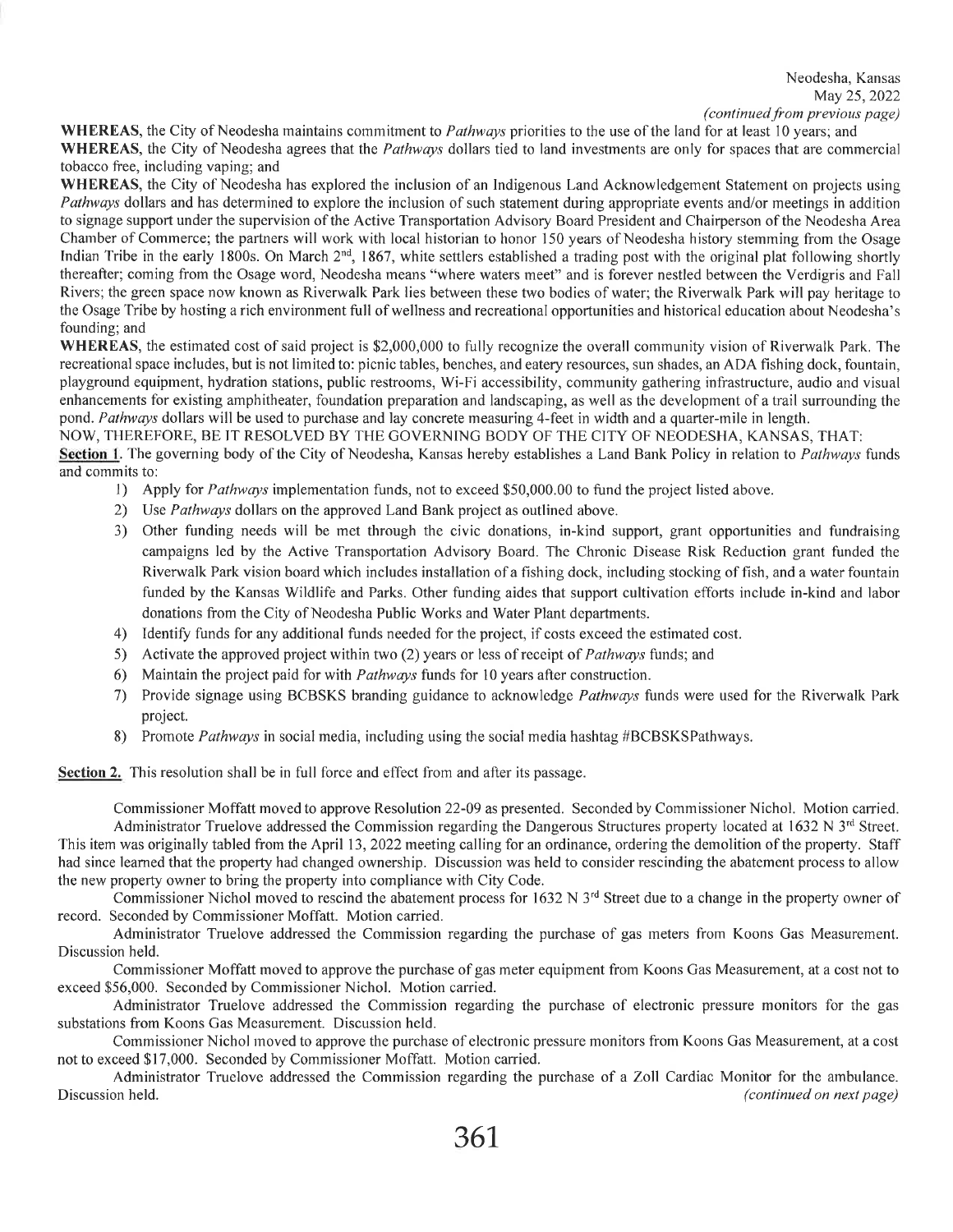Neodesha, Kansas May 25, 2022 (continued from previous page)

Commissioner Moffatt moved to approve the purchase of a Zoll Cardiac Monitor at a cost not to exceed \$38,079.37, with a 50% reimbursement through the KRAF Grant. Seconded by Commissioner Nichol. Motion carried.

Administrator Truelove addressed the Commission to convene as the Neodesha Land Bank Board to consider the sale of property in the West Granby Business Park to SICUT North America, Inc.

Commissioner Nichol moved to convene as the Neodesha Land Bank to discuss the sale of property. Seconded by Commissioner Moffatt. Motion carried.

Commissioner Moffatt moved to approve the sale of West Granby Business Park property to SICUT North America Inc, at a sale price of \$40,000. Seconded by Commissioner Nichol. Motion carried.

Commissioner Nichol moved to adjourn as the Neodesha Land Bank Board and reconvene as the City of Neodesha Governing Body. Seconded by Commissioner Moffatt. Motion carried.

Commissioner Nichol moved to recess to an Executive Session including the Governing Body, City Administrator, City Clerk, and Chief of Police in the Commission Room to discuss an individual employee's performance pursuant to the non-elected personnel matter exception KSA 75-4319(b)(1) because if this matter were discussed in open session it might invade the privacy of those discussed. The open meeting will resume in the Commission Room at 3:00 p.m. Seconded by Commissioner Moffatt. Motion carried. The live streamed Zoom meeting was then placed on hold with audio, video and recording ceased.

At 3:00 p.m. the regular meeting of the Governing Body reconvened in the Commission Room at City Hall. The live streamed Zoom meeting then resumed with audio, video and recording. No action taken.

Commissioner Nichol moved to approve the immediate dismissal of Shawn Petty from the Neodesha Police Department. Seconded by Commissioner Moffatt. Motion carried.

The next regular meeting of the Governing Body will be held at City Hall on Wednesday, June 8, 2022 at 2:00 p.m.

At 3:02 p.m. Commissioner Moffatt moved to adjourn. Seconded by Commissioner Nichol. Motion carried.

**ATTEST:** 

Devin Johnson, Mayor

Stephanie Fyfe, City Clerk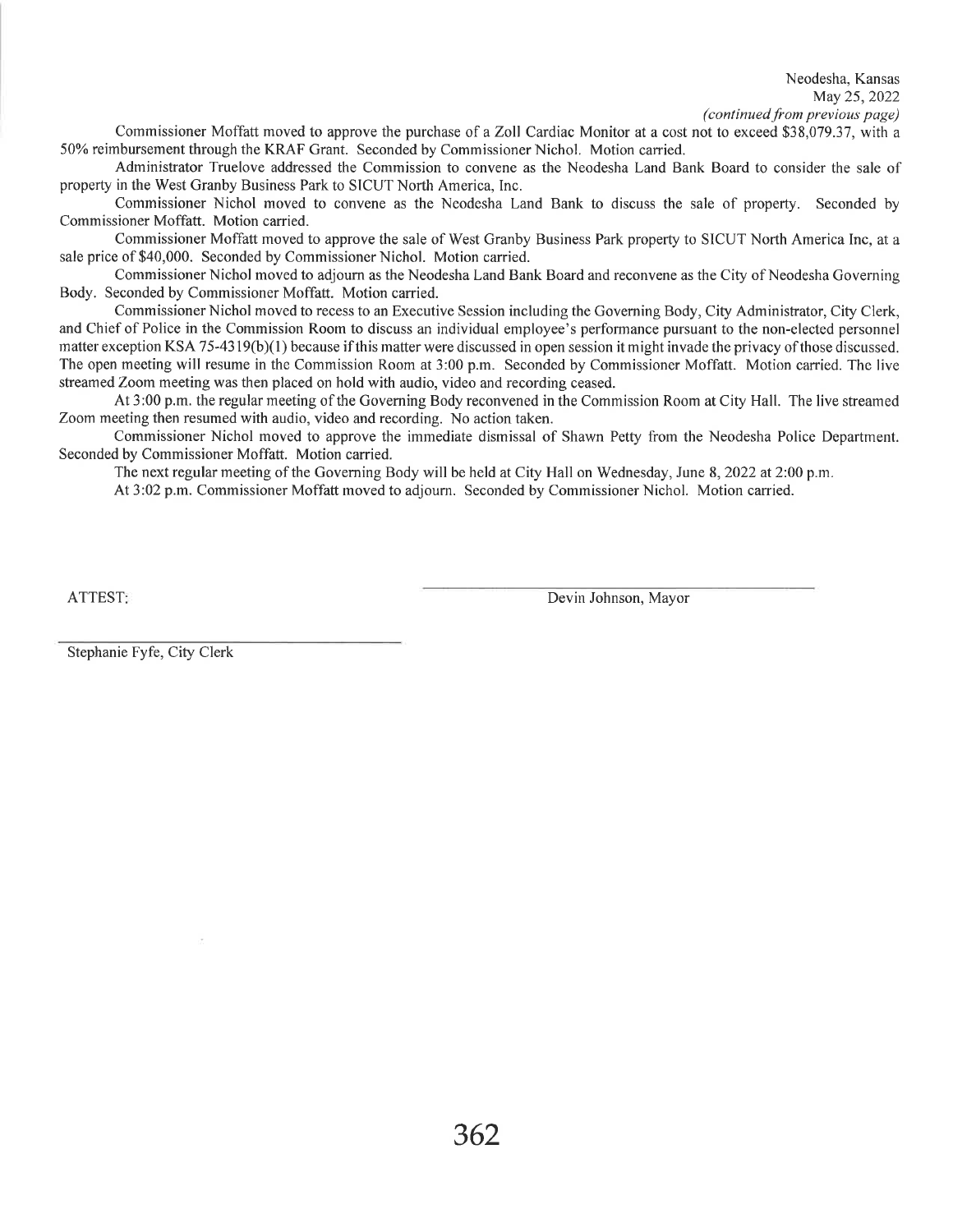**ORDINANCE NO 10** 

 $6/8/2022$ 

| <b>VENDOR</b>                            | <b>REFERENCE</b>                  | <b>AMOUNT</b> |       | <b>CHECK NO CHECK DATE</b> |
|------------------------------------------|-----------------------------------|---------------|-------|----------------------------|
| <b>BEACHNER GRAIN INC</b>                | WEEDKILLER                        | 170.00        | 70573 | 6/8/2022                   |
| <b>BLUBOOTS</b>                          | <b>UNIFORMS</b>                   | 153.19        | 70574 | 6/8/2022                   |
| <b>CINTAS</b>                            | <b>FIRST AID SUPPLIES</b>         | 214.60        | 70575 | 6/8/2022                   |
| <b>CLEAVER FARM &amp; HOME</b>           | STEP LADDER/RACHET TIE DOWN       | 298.99        | 70576 | 6/8/2022                   |
| <b>CULLIGAN OF INDEPENDENCE</b>          | JUNE WATER SERVICE                | 279.41        | 70577 | 6/8/2022                   |
| <b>EBH &amp; ASSOCIATES</b>              | SAFE ROUTES TO SCHOOLS            | 36,982.48     | 70578 | 6/8/2022                   |
| <b>FASTENAL COMPANY</b>                  | SAFETY GLASSES/BATTERIES          | 91.56         | 70579 | 6/8/2022                   |
| FIREX, INC                               | <b>EXTINGUISHER INSPECT</b>       | 1,657.50      | 70580 | 6/8/2022                   |
| <b>FORSYTHE'S HEATING &amp; ELECTRIC</b> | <b>SERVICE CALL</b>               | 234.00        | 70581 | 6/8/2022                   |
| FREDONIA OUTDOOR EQUIPMENT               | <b>MOWER PARTS</b>                | 40.34         | 70582 | 6/8/2022                   |
| HUGO'S INDUSTRIAL SUPPLY, INC            | <b>CLEANING SUPPLIES</b>          | 875.50        | 70583 | 6/8/2022                   |
| KANSAS ONE-CALL SYSTEM, INC              | <b>MAY LOCATES</b>                | 40.80         | 70584 | 6/8/2022                   |
| <b>NKC Tire</b>                          | <b>TIRES</b>                      | 519.08        | 70585 | 6/8/2022                   |
| <b>LAKELAND OFFICE SYSTEMS</b>           | <b>MAY COPIER MAINTENANCE</b>     | 180.63        | 70586 | 6/8/2022                   |
| LE STORE                                 | <b>PD SUPPLIES</b>                | 9.01          | 70587 | 6/8/2022                   |
| LEAGUE OF KS MUNICIPALITIES              | <b>KGJ INDIVIDUAL ISSUES</b>      | 34.25         | 70588 | 6/8/2022                   |
| <b>LOCKE SUPPLY</b>                      | <b>ELECTRIC SUPPLIES</b>          | 601.34        | 70589 | 6/8/2022                   |
| MCCARTY'S OFFICE MACHINES INC            | <b>OFFICE SUPPLIES</b>            | 92.02         | 70590 | 6/8/2022                   |
| <b>MEDICLAIMS INC</b>                    | AMBULANCE COLLECTION FEES         | 3,729.77      | 70591 | 6/8/2022                   |
| <b>MELS PRINTING</b>                     | <b>ADDRESS STAMP</b>              | 20.95         | 70592 | 6/8/2022                   |
| MID-AMERICAN RESEARCH CHEMICAL           | MOSQUITO SPRAY/PAINT              | 1,350.02      | 70593 | 6/8/2022                   |
| MIDWEST COMPUTER SALES                   | <b>ONLINE SOLUTION BACKUP</b>     | 165.00        | 70594 | 6/8/2022                   |
| <b>BANK OF AMERICA</b>                   | <b>ROCK</b>                       | 442.36        | 70595 | 6/8/2022                   |
| <b>NDB NEODESHA</b>                      | 1ST HALF INS INSTALLMENT 2022     | 112,169.00    | 70598 | 6/8/2022                   |
| <b>NEODESHA DERRICK NEWS</b>             | <b>PUBLICATIONS</b>               | 1,000.50      | 70600 | 6/8/2022                   |
| PENMAC PERSONNEL SERVICES INC            | <b>TEMPORARY PERSONNEL SVC</b>    | 1,620.20      | 70601 | 6/8/2022                   |
| <b>PITNEY BOWES</b>                      | POSTAGE MACHINE LEASE             | 757.74        | 70602 | 6/8/2022                   |
| PORTER DRUG STORE                        | <b>STOCK MEDS &amp; BATTERIES</b> | 404.11        | 70603 | 6/8/2022                   |
| PRAIRIE FIRE COFFEE                      | <b>BEVERAGE SERVICE</b>           | 476.90        | 70604 | 6/8/2022                   |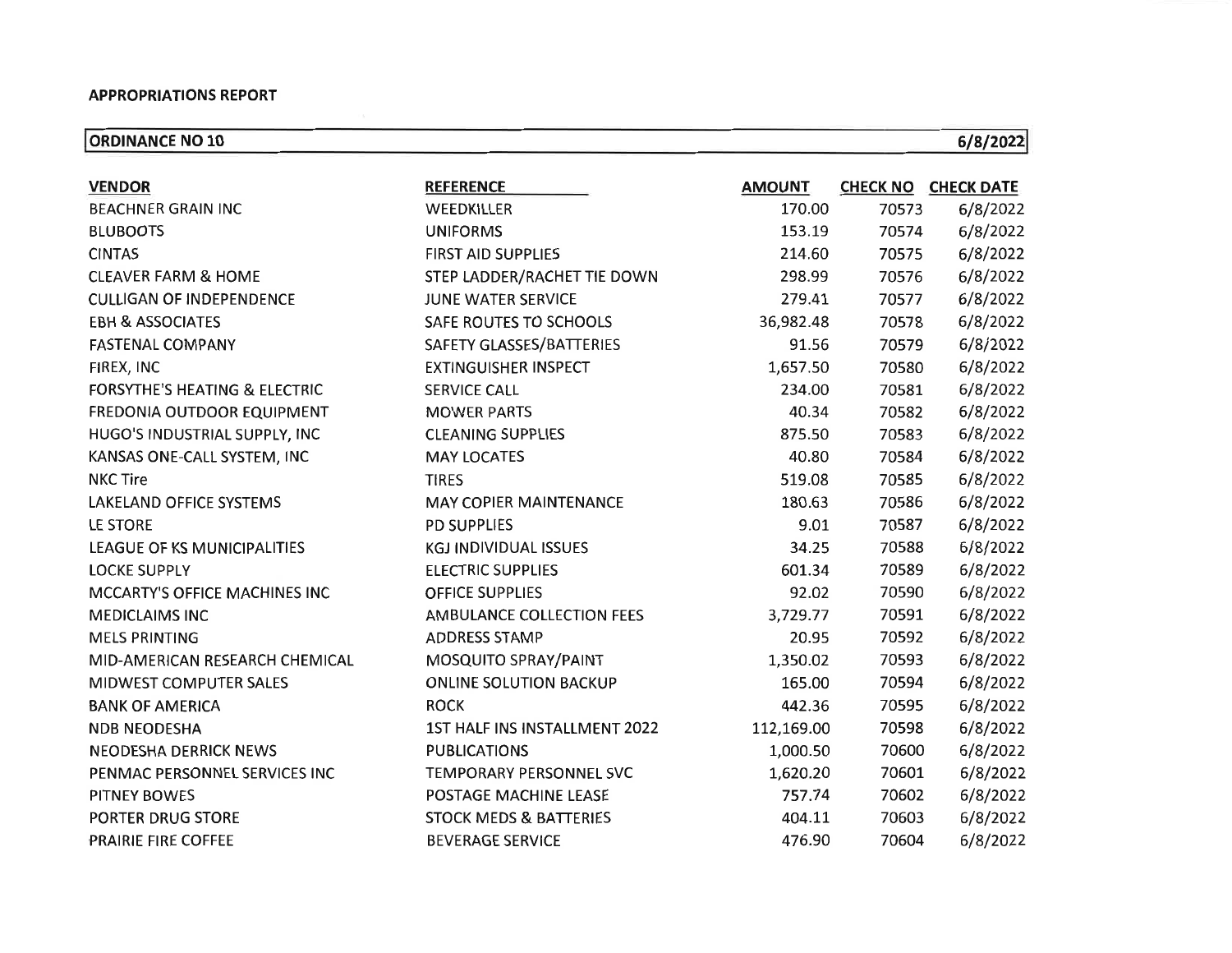| <b>QUALITY MOTORS</b>              | LATCH REPAIR CITY CAR               | 77.57     | 70605 | 6/8/2022  |
|------------------------------------|-------------------------------------|-----------|-------|-----------|
| <b>QUALITY PETROLEUM INC</b>       | OIL                                 | 759.00    | 70606 | 6/8/2022  |
| <b>QUILL LLC</b>                   | <b>OFFICE SUPPLIES</b>              | 139.98    | 70607 | 6/8/2022  |
| RANKIN MEMORIAL LIBRARY            | <b>TAX DISTRIBUTION</b>             | 30,774.01 | 70608 | 6/8/2022  |
| SOCKET TELECOMM LLC                | <b>PHONE CHARGES</b>                | 197.30    | 70609 | 6/8/2022  |
| SPARKLIGHT                         | <b>INTERNET SERVICE</b>             | 159.14    | 70610 | 6/8/2022  |
| <b>STANION WHOLESALE ELECTRIC</b>  | <b>ELECTRIC SUPPLIES</b>            | 2,669.29  | 70611 | 6/8/2022  |
| STELLAR FIREWORKS, LLC             | 2022 FIREWORKS DISPLAY              | 4,500.00  | 70612 | 6/8/2022  |
| STUDEBAKER REFRIGERATION INC       | <b>ICE MACHINE RENTAL</b>           | 90.00     | 70613 | 6/8/2022  |
| <b>TASC</b>                        | <b>CLAIM CARD/ADMIN FEES</b>        | 534.06    | 70614 | 6/8/2022  |
| THOMPSON BROTHERS SUPPLY INC       | <b>OXYGEN/CYLINDER LEASE</b>        | 270.80    | 70615 | 6/8/2022  |
| TLC GROUNDSKEEPING INC             | <b>MOWING</b>                       | 3,597.50  | 70616 | 6/8/2022  |
| <b>US CELLULAR</b>                 | CELL PHONE/TABLET CHARGES           | 344.91    | 70617 | 6/8/2022  |
| <b>USD 461</b>                     | POOL CONCESSIONS                    | 1,478.44  | 70618 | 6/8/2022  |
| WALMART COMMUNITY BRC              | <b>SUPPLIES</b>                     | 223.03    | 70619 | 6/8/2022  |
| <b>EVERGY</b>                      | AIRPORT RUNWAY LIGHTS               | 99.65     | 70620 | 6/8/2022  |
| <b>EVERGY</b>                      | STREETLIGHTS @ OTTAWA               | 110.85    | 70621 | 6/8/2022  |
| WOODS LUMBER COMPANY               | <b>SUPPLIES</b>                     | 1,163.40  | 70622 | 6/8/2022  |
| <b>EVERGY</b>                      | <b>AIRPORT RUNWAY LIGHTS</b>        | 137.77    | 70375 | 5/4/2022  |
| SPARKLIGHT                         | <b>INTERNET SERVICE</b>             | 159.14    | 70376 | 5/4/2022  |
| PETTY CASH                         | REIMBURSEMENT                       | 152.93    | 70377 | 5/4/2022  |
| <b>WEX BANK</b>                    | <b>FUEL</b>                         | 10,780.24 | 70378 | 5/4/2022  |
| <b>JOSEPH REYES</b>                | TRAINING REIMBURSEMENT              | 77.96     | 70379 | 5/4/2022  |
| <b>CASH</b>                        | <b>EMPLOYEE BIRTHDAYS</b>           | 30.00     | 70431 | 5/17/2022 |
| <b>ALLISON REID</b>                | LIFEGUARD INSTRUCTOR RECERT         | 75.00     | 70432 | 5/17/2022 |
| JEFF HULL'S PAVING & SEAL COATING  | STREET PAVING & SEAL COATING        | 73,932.50 | 70433 | 5/17/2022 |
| <b>DONNIE COLE</b>                 | SWIMMING POOL FILL REFUND           | 400.00    | 70434 | 5/17/2022 |
| RANKIN MEMORIAL LIBRARY            | <b>TAX DISTRIBUTION</b>             | 4,942.45  | 70435 | 5/17/2022 |
| <b>CONSTELLATION NEWENERGY</b>     | <b>APRIL BILLING</b>                | 58,017.60 | 70436 | 5/17/2022 |
| SOUTHERN STAR CENTRAL GAS PIPELINE | <b>APRIL BILLING</b>                | 23,933.38 | 70437 | 5/17/2022 |
| RWD#4                              | <b>AIRPORT RURAL WATER</b>          | 28.60     | 70438 | 5/17/2022 |
| SOCKET TELECOMM LLC                | <b>PHONE CHARGES</b>                | 197.31    | 70439 | 5/17/2022 |
| <b>VISA</b>                        | MEMBERSHIP DUES, TRAINING, SUPPLIES | 5,608.48  | 70505 | 5/27/2022 |
| <b>TRACY EDWARDS</b>               | POOL START UP MONEY 2022            | 200.00    | 70506 | 5/27/2022 |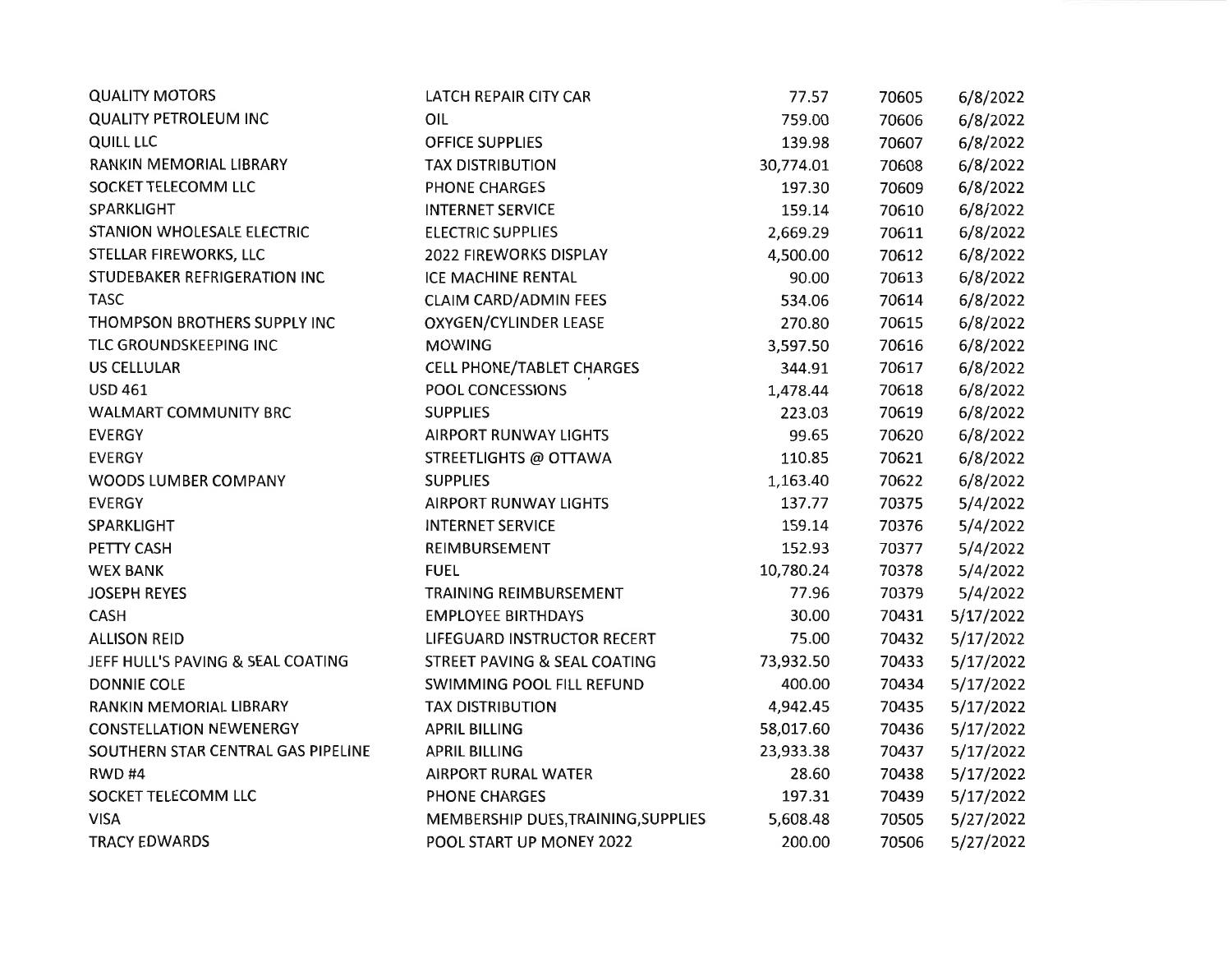| STREAK-N-SHOPPE                   | LIFEGUARD TEES & TANKS           | 330.00 | 70507 | 5/27/2022 |
|-----------------------------------|----------------------------------|--------|-------|-----------|
| BECKY RAYMOND                     | CIVIC CENTER DEPOSIT REFUND      | 200.00 | 70508 | 5/27/2022 |
| SPARKLIGHT                        | <b>INTERNET SERVICE</b>          | 106.98 | 70509 | 5/27/2022 |
| NEODESHA AREA CHAMBER OF COMMERCE | 2022 MEMBERSHIP DUES             | 375.00 | 70510 | 5/27/2022 |
| JW BAIR                           | <b>GARNISHMENT REIMBURSEMENT</b> | 523.26 | 70511 | 5/27/2022 |

\*\*\*\*TOTAL\*\*\*\*

 $\mu$ 

392,008.78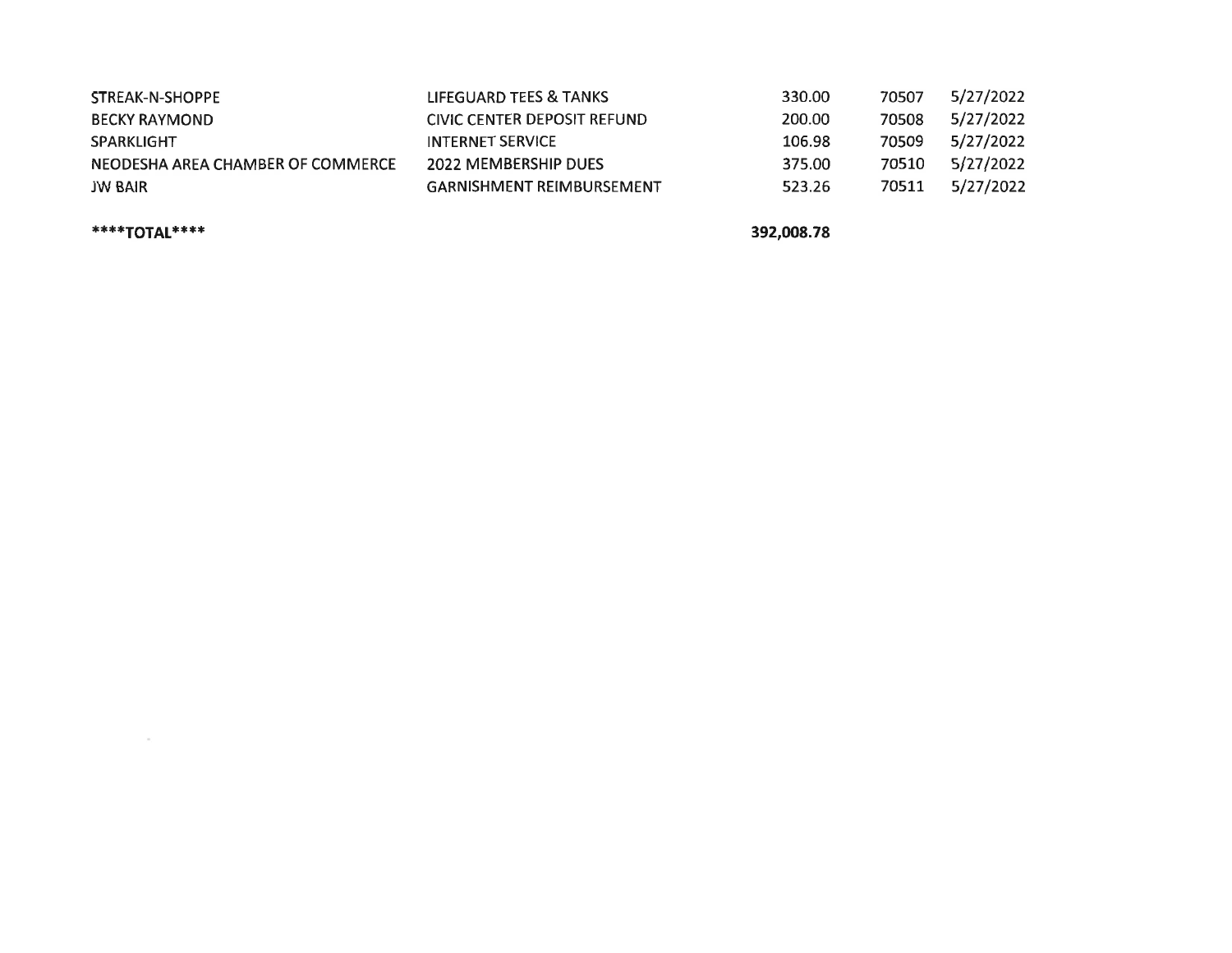#### **CITY OF NEODESHA**

#### **RESOLUTION 22-10**

#### A RESOLUTION OF THE CITY OF NEODESHA, STATE OF KANSAS, AUTHORIZING THE **EXECUTION AND DELIVERY OF A MUNICIPAL LEASE AGREEMENT (First Bank - BANK LEASE)** AND OTHER DOCUMENTS AND AGREEMENTS IN CONNECTION THEREWITH.

WHEREAS, the Neodesha City Commission (hereinafter referred to as the "issuer") is the Governing Body of the City of Neodesha and possesses the legislative power of the City of Neodesha; and

**WHEREAS**, the Issuer is authorized to approve the Municipal Lease-Purchase Agreements; and

**WHEREAS**, the Issuer has heretofore determined that financing for the acquisition and leasing of certain equipment pursuant to the Municipal Lease Agreement (as defined) is for the benefit of the inhabitants of the City of Neodesha, and the promotion of their welfare and prosperity, and

**WHEREAS**, the Lessee (as defined) desires to acquire the following described property pursuant to the Municipal Lease Agreement:

#### NEW E50 R COMPACT EXCAVATOR - SERIAL NUMBER B4GP15113

(hereinafter the "equipment"); and

**WHEREAS**, the following documents or instruments have been presented to the Issuer at its meeting.

- a. Municipal Lease Agreement
- b. Schedule to Municipal Lease Agreement
- c. Essential Use Letter; optional
- d. Certificate of Appropriation; optional
- e. Incumbency Certificate; optional
- f. Certificate with Respect to Arbitrage; optional
- g. Bill of Sale (Exhibit A to Municipal Lease)

#### NOW THEREFORE BE IT RESOLVED BY THE CITY COMMISSION OF THE CITY OF NEODESHA:

Section 1: The forms, terms, and provisions of the Municipal Lease Agreement by and between as Lessee and First Bank, as Lessor, dated 06/08/2022, with a term of 60 months and payments in the amount of \$8,500, (such agreement is referred to herein as the "Municipal Lease Agreement"), and hereby approved, and all the terms, provisions and conditions of the Municipal Lease Agreement are incorporated herein by reference as if set out in the Resolution, and such Municipal Lease Agreement shall constitute a valid and binding obligation of the Issuer.

Section 2: The form, terms, and provision of the Schedule to the Municipal Lease, (the Essential Use Letter), (the Certificate of Appropriation), (the Incumbency Certificate), (the Certificate with Respect to Arbitrage), and the Bill of Sale (such documents shall be referred to hereinafter as "Peripheral Lease Documents"), are hereby approved, and all the terms, provisions and conditions of the Peripheral Lease Documents are incorporated herein by reference as if set out in this Resolution.

Section 3: The Mayor is hereby authorized to execute the Municipal Lease Agreement and any of the Peripheral Lease Documents requiring execution and such person is hereby authorized to take any and all such action and execute such other documents as may be required to carry out and/or give effect to the transaction contemplated by the Municipal Lease Agreement.

Section 4: The Municipal Lease Agreement is hereby designated a "Qualified Tax-Exempt Obligation". By such term Issuer intends that the Equipment purchased pursuant to the Municipal Lease Agreement shall be used solely by a governmental entity, and Issuer (and its subordinate entities) shall not issue obligations in excess of \$10,000,000 in this calendar year.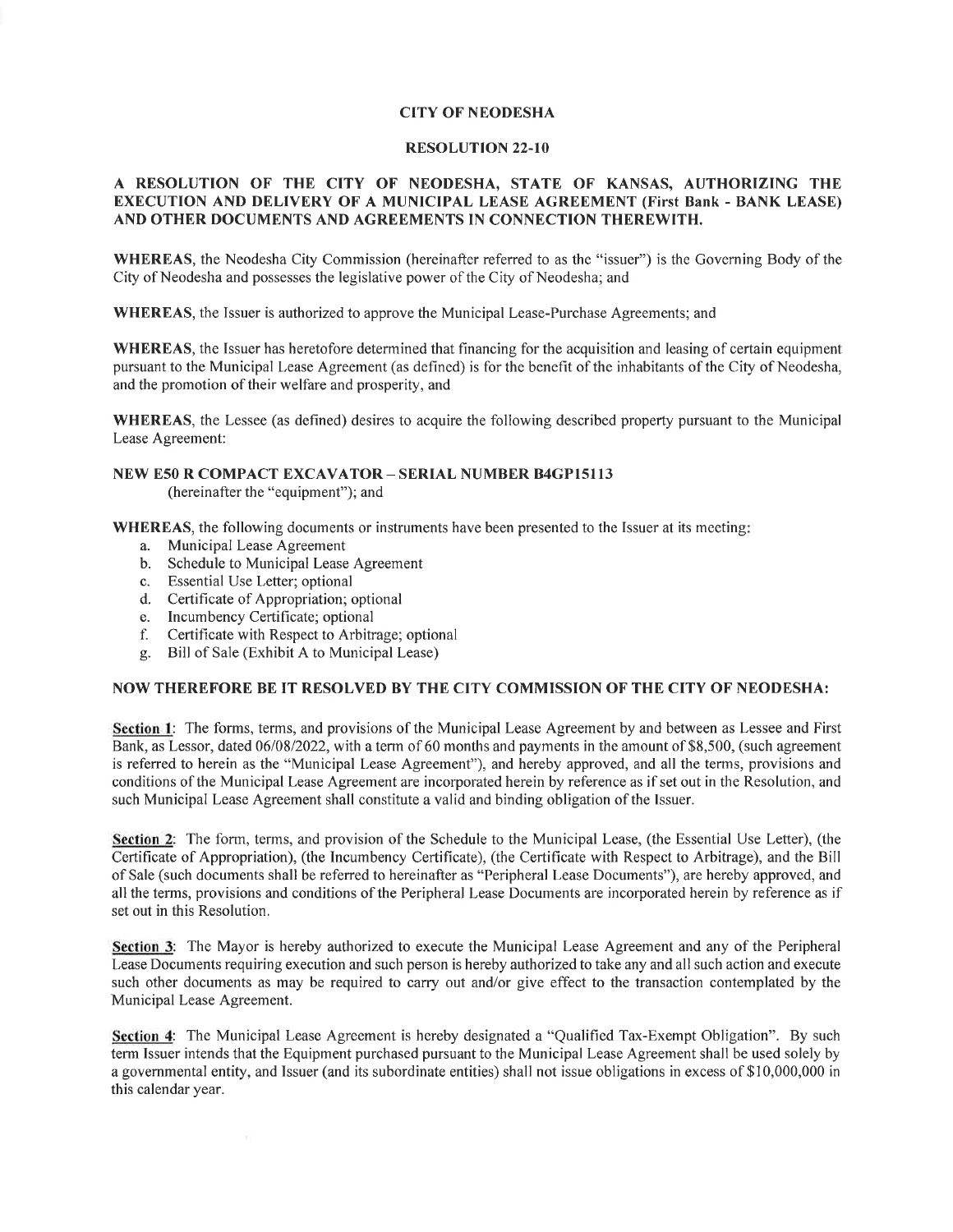Section 5: This Resolution is made pursuant to the provisions of Code.

Section 6: This Resolution shall take effect immediately upon its adoption.

ADOPTED AND APPROVED by the governing body of the City of Neodesha, Kansas this 8th day of June, 2022.

ATTEST:

Devin Johnson, Mayor

Stephanie Fyfe, City Clerk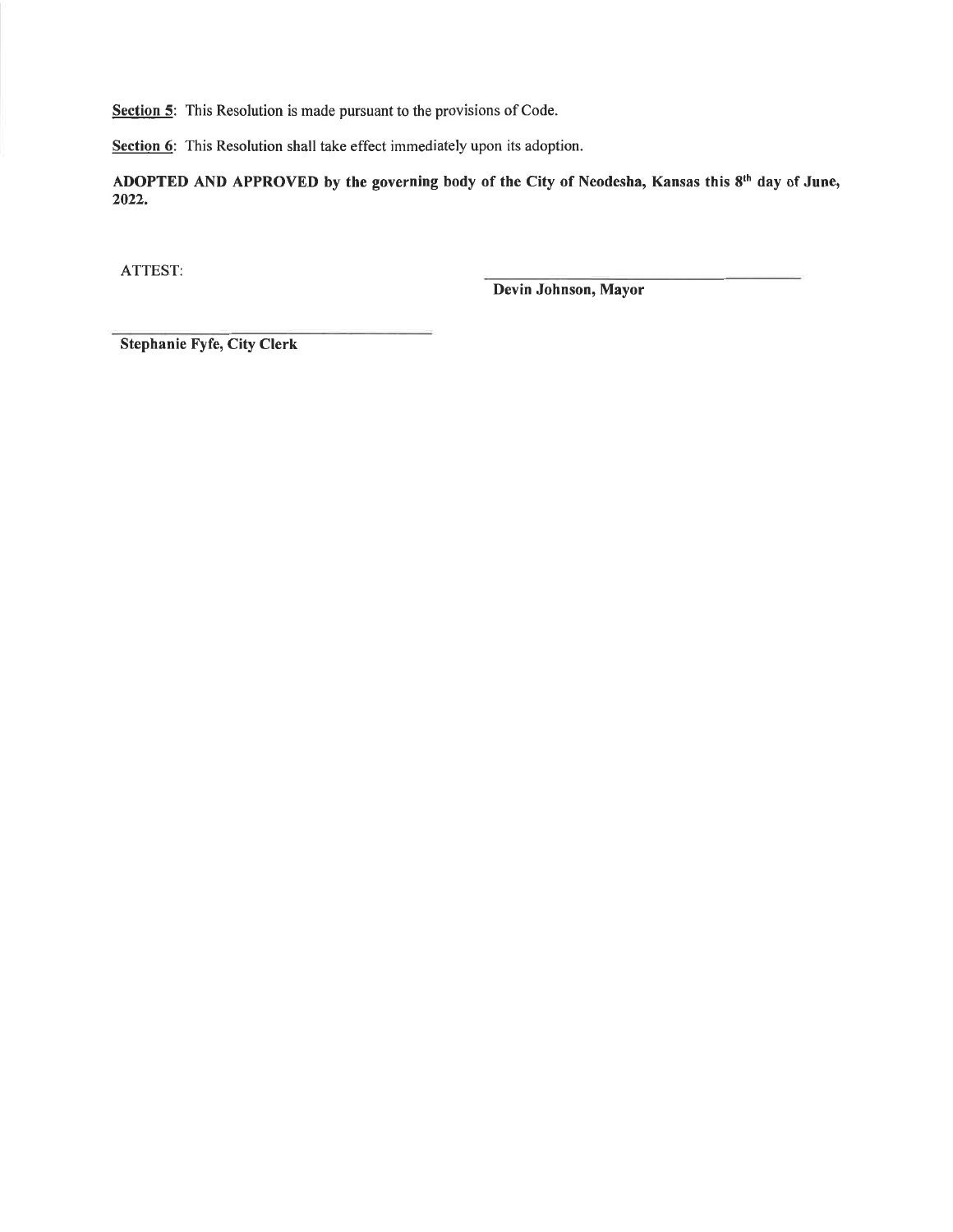

# **Bid Proposal for Neodesha Sewer**

## **NEODESHA KANSAS CITY OF**

1200 W. GRANBY NEODESHA, KS 66757

## Job

Neodesha Sewer Bid Date: 05/20/2022 05:00 pm Bid #: 2357417

**CONTACT** 

**NOTES** 

**CUSTOMER** 

## **Sales Representative**

Joseph Decker (M) 620-778-2453 (T) 620-241-3865 (F) 620-241-8635 Joseph.Decker@coreandmain.com

## **Core & Main**

600 Old 81 Highway McPherson, KS 67460 (T) 620-241-3865